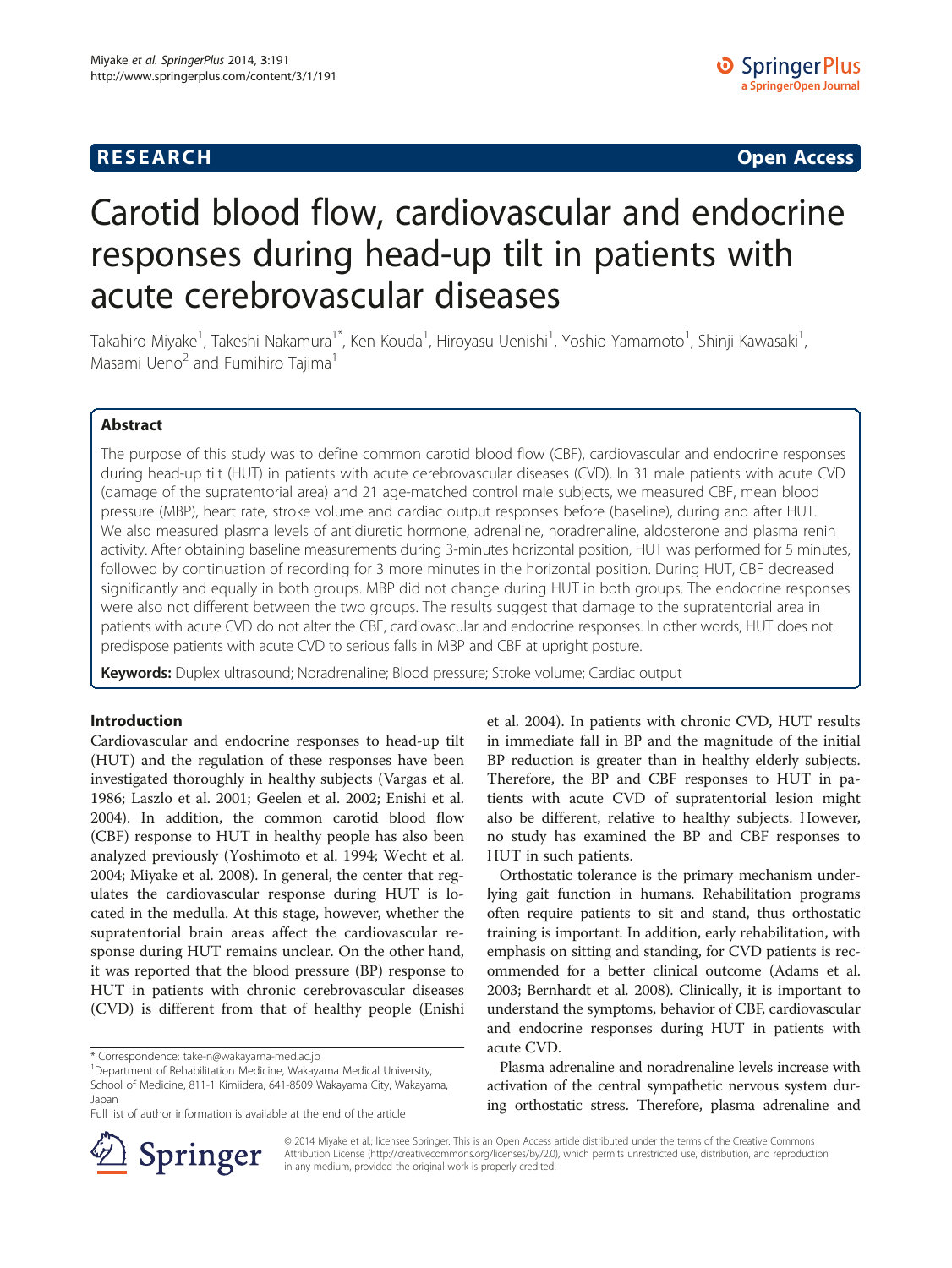noradrenaline levels can evaluate the activity of the sympathetic nervous system. On the other hand, renin, aldosterone, and ADH are the most important hormones that regulate systemic fluid volume during orthostatic stress.

The purpose of the present study was to investigate CBF, cardiovascular and endocrine responses induced by HUT in patients with acute CVD. We also assessed abnormalities in CBF and BP responses, if any, during orthostatic stress in patients with acute CVD. For this purpose, we measured the mean blood pressure (MBP), heart rate (HR), stroke volume (SV), cardiac output (CO), plasma antidiuretic hormone (ADH), adrenaline, noradrenaline, aldosterone and plasma renin activity (PRA) responses during HUT in patients with acute CVD and healthy elderly males. In addition, the Duplex ultrasound system was used to measure CBF and the regional blood flow regulating system.

## Materials and methods

#### Subjects

The study included 31 patients with acute CVD who were enrolled in a regular physical therapy program and 21 healthy elderly males as control subjects. The mean age, height, weight and body mass index (BMI) of each group are shown in Table 1. The age, height, weight and BMI of acute CVD patients were similar to those of the control subjects. The mean time between acute CVD with hemiplegia and the present study was  $7.4 \pm 2.8$  days (±SD, range: 3–14 days). The medical condition of the patients was stable, and each patient received necessary medical treatment and passive exercise of extremities to sustain the range of motion. In addition, all study subjects underwent physical and neurological examination by neurologists, CT scan, biochemical blood tests, ECG, and chest X-ray to check for other medical problems. Patients with diabetes mellitus, ischemic heart disease, significant arrhythmias, and neurological disorders, except CVD and hypertension, were excluded. In all patients, the lesions of acute CVD were limited to the supratentorial area. Some patients used medications for hypertension. The Barthel index (Mahoney and Barthel [1965](#page-7-0)) was used to assess disability. Table [2](#page-2-0) lists the stroke lesions confirmed by CT scan, clinical features,

#### Table 1 Anthropometric data

|                             | <b>Acute CVD</b> | Elderly      | P value |  |
|-----------------------------|------------------|--------------|---------|--|
|                             | $(n = 31)$       | $(n = 21)$   |         |  |
| Age (years)                 | $68.9 + 7.9$     | $67.3 + 7.3$ | NS.     |  |
| Height (cm)                 | $163.4 + 5.5$    | $1664 + 62$  | NS.     |  |
| Weight (kg)                 | $61.2 + 7.8$     | $61.7 + 8.4$ | NS.     |  |
| Body mass index ( $kg/m2$ ) | $72.8 + 2.6$     | $22.2 + 2.5$ | NS.     |  |

Data are mean ± SD.

NS: not significant.

types of CVD, and medications used for hypertension. The control group comprised currently healthy elderly males who were not taking any medication known to affect the cardiovascular system.

Each subject gave a signed informed consent before participation, and the experimental protocol was approved by the Ethics Committee of Wakayama Medical University.

#### Experimental protocol

All subjects reported to the laboratory at 4:00 pm on the experiment day. The room temperature was set at  $26 \pm$ 0.5°C and all subjects were dressed in cotton underwear. Subjects were also fitted with electrodes for impedance cardiography, and a blood pressure cuff was attached to the unaffected arm of the patients and right arm of the control subjects. The arm was rested at heart level on shelves fastened to the tilt table at any position. HR, SV, CO and CBF were monitored continuously throughout the study, while BP was measured every one minute. After a resting period of 40 min in the supine position on the tilt table, baseline measurements were taken over a 3-min period representing the control period. Subsequently, the tilt table was tilted to 60° within 30 sec and maintained in the HUT position for 5 min as the headup period. The table was returned within 30 sec to the horizontal position and the subject remained in supine position for 3 min as the recovery period.

#### **Measurements**

Impedance cardiography is a noninvasive, highly accurate procedure for continuous monitoring of hemodynamic variables, including HR, SV and CO. This method is useful for measuring SV changes in postural stress. HR and SV were estimated by impedance cardiography (MCO-101 Medi sens Inc, Japan), using the standard four-band electrode arrangement (Smith et al. [1970\)](#page-7-0). A pair of disposable, self-adhesive tape electrodes was wound around the neck and base of the thorax at the level of the xiphisternum. A high frequency current was applied between the outer electrodes such that the signal voltage was proportional to intrathoracic tissue impedance obtained thought the inner electrodes. The SV (ml) was calculated as follows (Kubicek et al. [1970\)](#page-7-0):  $SV = p (L/Z_0)^2 T (dZ/dt)_{min}$  where  $p$  is a constant (150 Ωcm), representing blood resistivity at 100 kHz, L is the mean distance between the inner pair of electrodes (cm);  $Z_0$  is the basal thoracic impedance ( $\Omega$ ); ( $dZ/dt$ )<sub>min</sub> is the minimal rate of change of impedance  $(\Omega/s)$ ; and T is the ventricular ejection time (s) obtained from the dZ/dt waveform. CO was calculated from the product of SV and HR.

Systolic blood pressures (SBP) and diastolic blood pressures (DBP) were measured at 1-min intervals by the auscultatory method using a sphygmomanometer on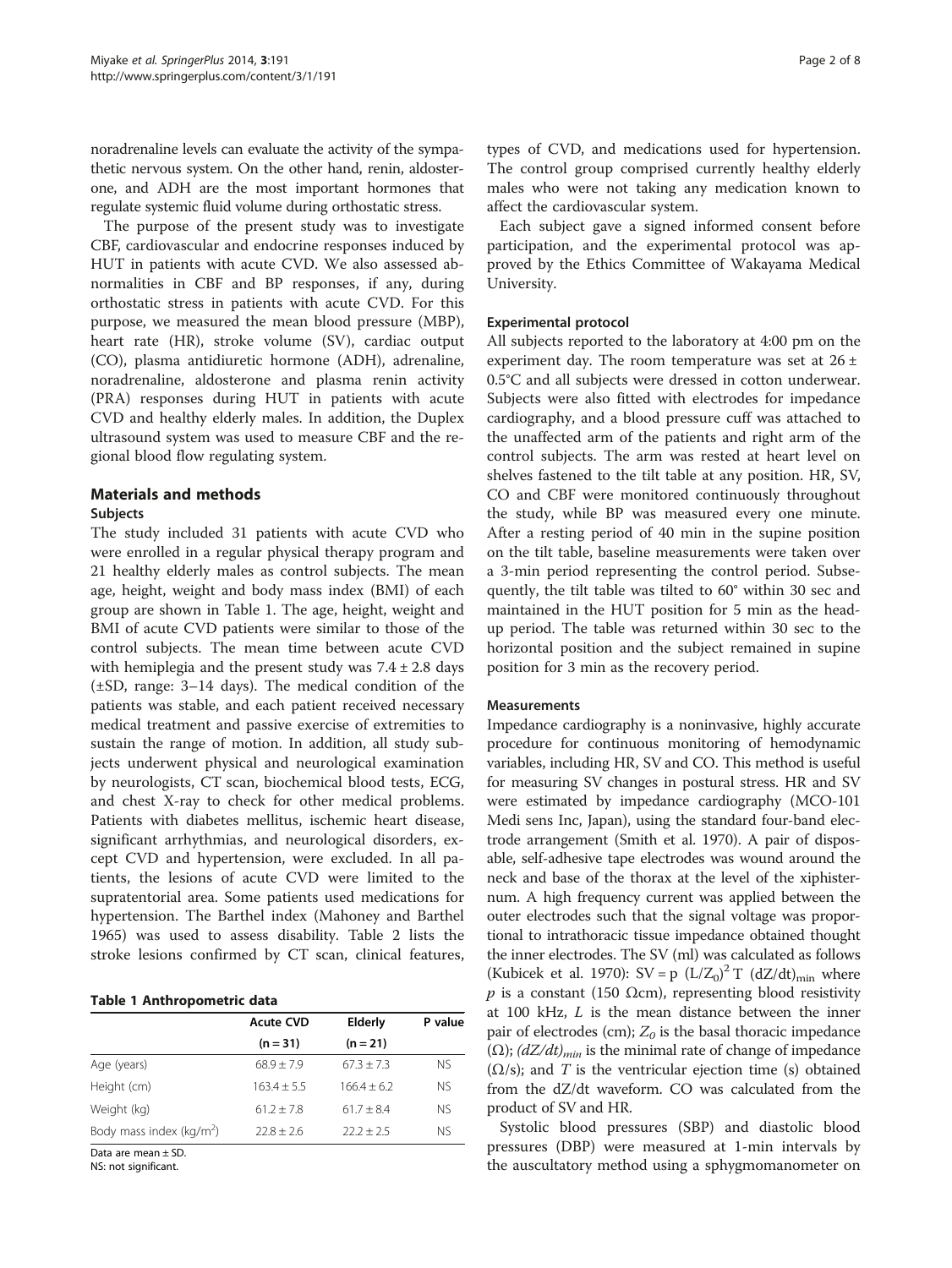| No.            | Age (yrs) | Type of lesion | Location of lesion | Hemiplegia | Day from onset | <b>Barthel index</b> | <b>Medications for hypertension</b>     |
|----------------|-----------|----------------|--------------------|------------|----------------|----------------------|-----------------------------------------|
| $\mathbf{1}$   | 76        | Hemorrhage     | putamen            | Right      | $\overline{7}$ | 25                   | None                                    |
| $\overline{2}$ | 65        | Infarction     | corona radiate     | Left       | 10             | 25                   | None                                    |
| 3              | 64        | Hemorrhage     | putamen            | Right      | 6              | 40                   | ACE inhibitor, Ca <sup>+2</sup> blocker |
| $\overline{4}$ | 55        | Hemorrhage     | putamen            | Left       | 6              | 20                   | ARB, Ca <sup>+2</sup> blocker           |
| 5              | 65        | Hemorrhage     | putamen            | Left       | 10             | 25                   | ARB, Ca <sup>+2</sup> blocker           |
| 6              | 72        | Hemorrhage     | putamen            | Right      | $\overline{7}$ | 35                   | None                                    |
| $\overline{7}$ | 55        | Hemorrhage     | putamen            | Left       | 6              | 25                   | $Ca^{+2}$ blocker                       |
| 8              | 71        | Hemorrhage     | parietal lobe      | Left       | $\overline{7}$ | 25                   | $Ca^{+2}$ blocker                       |
| 9              | 75        | Infarction     | corona radiate     | Left       | 5              | 35                   | None                                    |
| 10             | 81        | Infarction     | parietal lobe      | Left       | 7              | 35                   | None                                    |
| 11             | 58        | Infarction     | frontal lobe       | Left       | 3              | 40                   | None                                    |
| 12             | 73        | Infarction     | corona radiate     | Right      | 14             | 30                   | None                                    |
| 13             | 65        | Infarction     | frontal lobe       | Right      | 5              | 25                   | $Ca^{+2}$ blocker                       |
| 14             | 68        | Infarction     | corona radiate     | Right      | $\overline{4}$ | 25                   | ARB                                     |
| 15             | 63        | Hemorrhage     | putamen            | Right      | 8              | 25                   | ARB, Ca <sup>+2</sup> blocker           |
| 16             | 68        | Infarction     | parietal lobe      | Right      | 8              | 20                   | ARB                                     |
| 17             | 62        | Hemorrhage     | putamen            | Right      | 6              | 25                   | ARB                                     |
| 18             | 55        | Infarction     | parietal lobe      | Right      | 11             | 30                   | None                                    |
| 19             | 83        | Infarction     | putamen            | Left       | 7              | 25                   | $Ca^{+2}$ blocker                       |
| 20             | 75        | Infarction     | corona radiate     | Left       | $\overline{4}$ | 25                   | None                                    |
| 21             | 66        | Infarction     | parietal lobe      | Left       | $\overline{7}$ | 35                   | $\beta$ 1 blocker                       |
| 22             | 72        | Infarction     | thalamus           | Right      | 14             | $30\,$               | ARB                                     |
| 23             | 64        | Infarction     | frontal lobe       | Right      | 5              | 30                   | None                                    |
| 24             | 80        | Infarction     | frontal lobe       | Left       | 4              | 35                   | ACE inhibitor, Ca <sup>+2</sup> blocker |
| 25             | 73        | Infarction     | corona radiate     | Right      | $\overline{7}$ | 40                   | ARB                                     |
| 26             | 65        | Infarction     | frontal lobe       | Right      | $\overline{7}$ | 25                   | ARB, Ca <sup>+2</sup> blocker           |
| 27             | 80        | Infarction     | corona radiate     | Left       | 13             | 30                   | None                                    |
| 28             | 83        | Infarction     | frontal lobe       | Right      | 5              | 30                   | None                                    |
| 29             | 64        | Infarction     | putamen            | Left       | 10             | 40                   | ARB                                     |
| 30             | 75        | Infarction     | thalamus           | Left       | 12             | 30                   | ARB, Ca <sup>+2</sup> blocker           |
| 31             | 66        | Infarction     | putamen            | Right      | $\overline{7}$ | 25                   | None                                    |

<span id="page-2-0"></span>Table 2 Patient characteristics and type of cerebrovascular lesion

ACE: angiotensin converting enzyme, ARB: angiotensin receptor blocker.

the arm, which was kept still and rested at heart level on the shelf of the tilt table during the head-up period. The MBP was calculated using the formula: MBP =  $[{SBP -}$  $DBP)/3$  +  $DBP$ ].

Extracranial color-coded duplex sonography is a noninvasive, highly accurate procedure for recording hemodynamic data such as blood flow velocity and blood flow volume. The Duplex ultrasound system estimates the flow volume, representing the product of mean flow velocity and the cross-sectional area of the vessel, calculated from the static vessel diameter measured in the B-mode image at the location of the Doppler sample volume. This measurement provides both hemodynamic and morphological information

related to brain perfusion. In this study, CBF was measured throughout the study by ultrasonography (Logic 500 pro Series GE Yokogawa Co, Tokyo). The probe was attached to the affected side in acute CVD patients, and to the right side in the control.

A 5.1-cm, 20-gauge intravascular over-the-needle catheter with a Luer plug was inserted into the forearm vein. Blood was drawn into ice-chilled tubes containing EDTA at 3, 8, and 11 min into the study, centrifuged (2000 rpm) for 10 min at 4°C, and 5-ml plasma aliquots were stored at −80°C. All samples were assayed for plasma ADH, adrenaline, noradrenaline, aldosterone, and PRA within 2 weeks of sampling.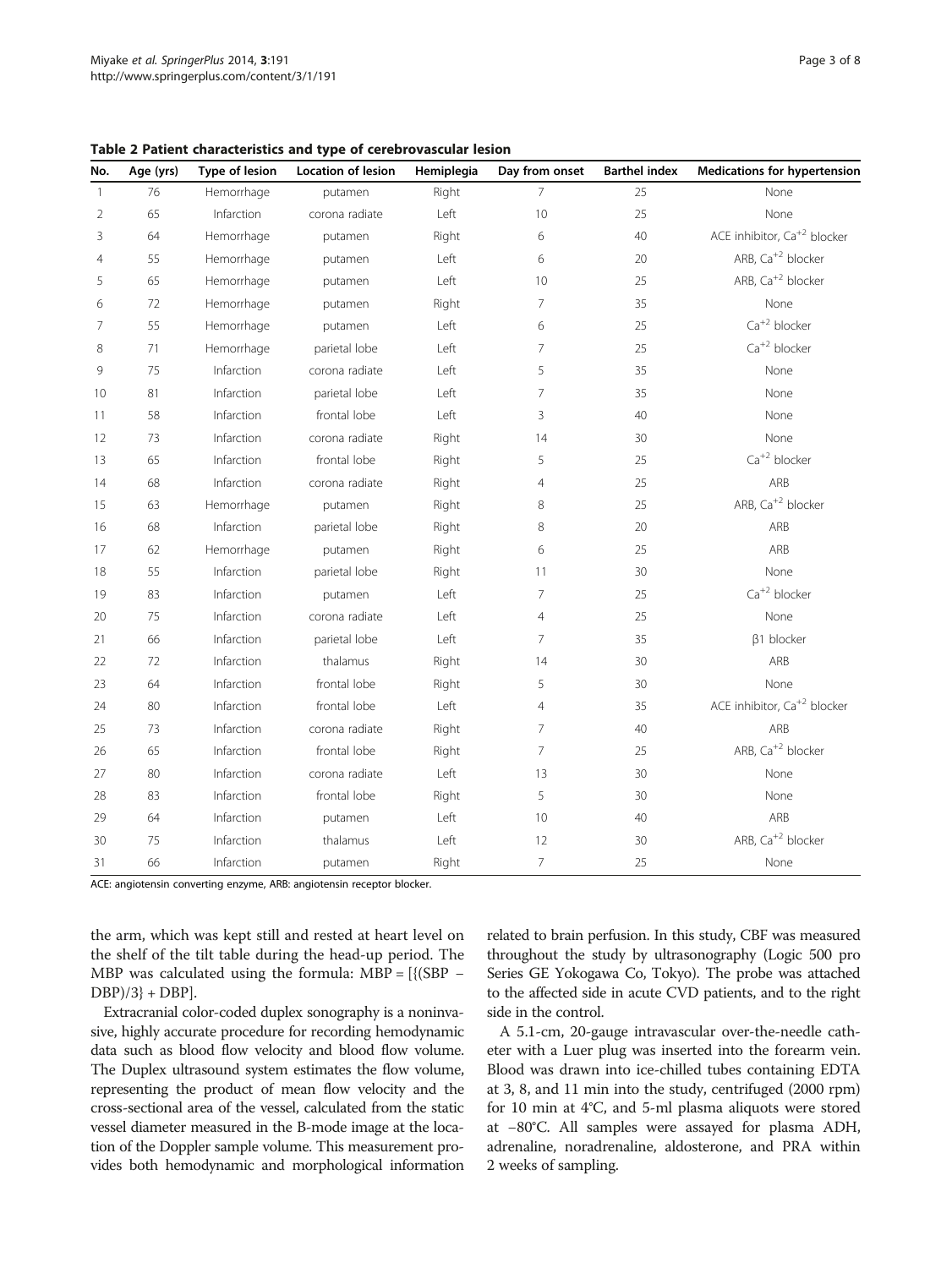#### Statistical analysis

The values of each parameter during HUT and recovery period were compared with the baseline by repeatedmeasures analysis of variance. Multiple comparisons were made using Fisher's protected least significant difference analysis (Snedecor and Cochran [1989\)](#page-7-0). Differences between groups were examined for statistical significance using the t-test. P values less than 0.05 were accepted as significant. Values are expressed as mean ± SD.

## Results

## Symptoms during HUT

All subjects completed the HUT test and none of the patients and control subjects developed any symptoms, e.g. dizziness, lightheadedness, or syncope, during HUT.

## Changes in HR, SV, CO, MBP, and CBF during HUT

There were no differences in mean baseline values of HR  $(67.6 \pm 11.3 \text{ and } 66.8 \pm 8.7 \text{ bpm, respectively})$ , SV  $(58.5 \pm 14.0 \text{ and } 65.6 \pm 21.0 \text{ ml}, \text{respectively}), \text{CO } (3.8 \pm 14.0 \text{ ml})$ 0.7 and  $4.2 \pm 1.2$  l/min, respectively), MBP  $(95.4 \pm 9.8)$ and  $93.2 \pm 8.9$  mmHg, respectively) and CBF (484.1  $\pm$ 89.6 and  $513.5 \pm 109.9$  ml/min, respectively) between the patients and control subjects. In both groups, HR increased significantly (p < 0.05) during HUT relative to the baseline values, and rapidly returned to the baseline levels after HUT. The magnitude of increase in HR during HUT was not different between the two groups (Figure [1](#page-4-0)A). Furthermore, SV and CO decreased significantly ( $p < 0.05$ ) during HUT in both groups, and rapidly returned to control levels after HUT. The magnitudes of decrease in SV and CO during HUT were not significantly different between the two groups (Figure [1B](#page-4-0) and C). For MBP, the level remained stable during HUT in both groups, and there was no difference in MBP between the two groups throughout the entire test (Figure [1D](#page-4-0)). In both groups, CBF decreased significantly (p < 0.05) during HUT, and rapidly returned to the baseline levels after HUT. The magnitude of decrease in CBF during HUT was not significantly different between the two groups (Figure [1](#page-4-0)E).

## Endocrine responses during HUT

There were no differences in the baseline values of adrenaline  $(53.6 \pm 36.5 \text{ and } 50.8 \pm 32.6 \text{ pg/ml}, \text{ respectively})$ , noradrenaline  $(351.2 \pm 174.2 \text{ and } 359.2 \pm 155.3 \text{ pg/ml}$ , respectively), ADH (2.0  $\pm$  1.4 and 2.1  $\pm$  1.3 pg/ml, respectively), aldosterone  $(56.8 \pm 29.8 \text{ and } 68.4 \pm 32.3 \text{ pg/ml}, \text{re-}$ spectively) and PRA  $(2.5 \pm 1.4 \text{ and } 1.4 \pm 0.8 \text{ ng/ml/h},$ respectively) between patients and control subjects. Plasma adrenaline and noradrenaline levels increased significantly during HUT in both groups compared with the baseline values ( $P < 0.05$ ), and returned to baseline values during the recovery period. The magnitudes of increase in both hormones in response to HUT were not significantly different between the two groups (Figure [2](#page-5-0)A and B). HUT did not alter plasma ADH and aldosterone in both groups, and there were no differences in plasma levels of these two hormones between the two groups throughout the entire test (Figure [3](#page-6-0)A and B). PRA increased significantly during HUT in both groups compared with the baseline values ( $P < 0.05$ ), and did not return to baseline values during the recovery period. However, PRA levels were not significantly different between the two groups throughout the entire test (Figure [3](#page-6-0)C).

## **Discussion**

The major findings of the present study were the following: 1) MBP did not change during HUT in both the patients and control subjects; 2) CBF decreased during HUT in both groups instead of retention of MBP; and 3) the magnitude of decrease in CBF during HUT was similar in the patients and control subjects. To our knowledge, this is the first study to investigate changes in CBF, neurohumoral balance and cardiovascular responses to HUT in patients with acute CVD.

During postural change from supine to upright, blood accumulates in the lower part of the body, particularly in the venous system under gravitational and hydrostatic effects (Hayashi et al. [1995\)](#page-7-0). The decreased venous return is detected by cardiac and/or pulmonary mechanoreceptors and reduction of MBP activates receptors of the aortic arch and carotid sinus (Rowell [1993\)](#page-7-0). In fact, the medullary vasomotor center receives pressure signals from both cardiopulmonary and arterial baroreceptors, consequently increasing HR through inactivation of vagal nerves and activation of sympathetic nerves. The vasomotor center also induces vasoconstriction of peripheral vessels by stimulating sympathetic nerve activity (Ganong [1995\)](#page-7-0). Normally, this regulatory system maintains MBP during HUT in healthy subjects. In the present study, MBP was also maintained during HUT in patients with acute CVD, similar to the control subjects. Thus, it seems that the supratentorial lesions in patients with acute CVD do not alter the cardiovascular regulatory system of medullary vasomotor center during HUT. These results suggest that the cardiovascular regulatory systems to upright posture are intact in patients with acute CVD of supratentorial lesion and healthy elderly subjects.

Different to the above findings in acute CVD, previous studies reported that patients with chronic CVD showed immediate fall in BP upon HUT, and the magnitude of such fall in BP was greater than in healthy elderly subjects (Enishi et al. [2004\)](#page-7-0). In the present study, however, MBP did not decrease during HUT throughout the entire test in both patients with acute CVD and the control. In our study, the average time from the onset of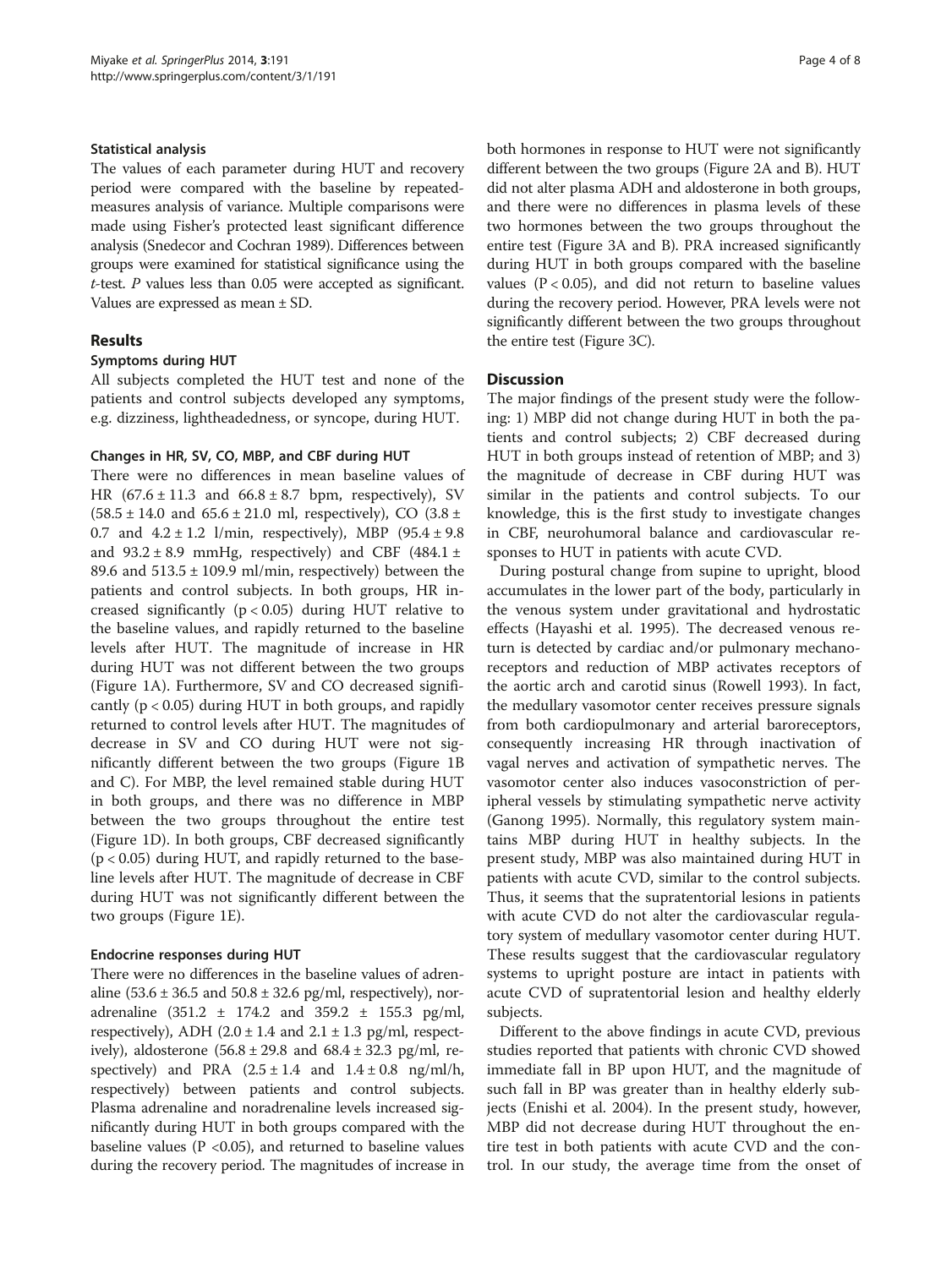CVD to participation in the study was 7.4 days, compared with 33.8 months in the study of patients with chronic CVD (Enishi et al. [2004](#page-7-0)). The daily activities of CVD patients with hemiplegia are lower than healthy persons;

such low activities could perhaps reduce orthostatic tolerance. Furthermore, the duration of low activities in patients with acute CVD were shorter than in patients with chronic CVD. The long duration of low activities

<span id="page-4-0"></span>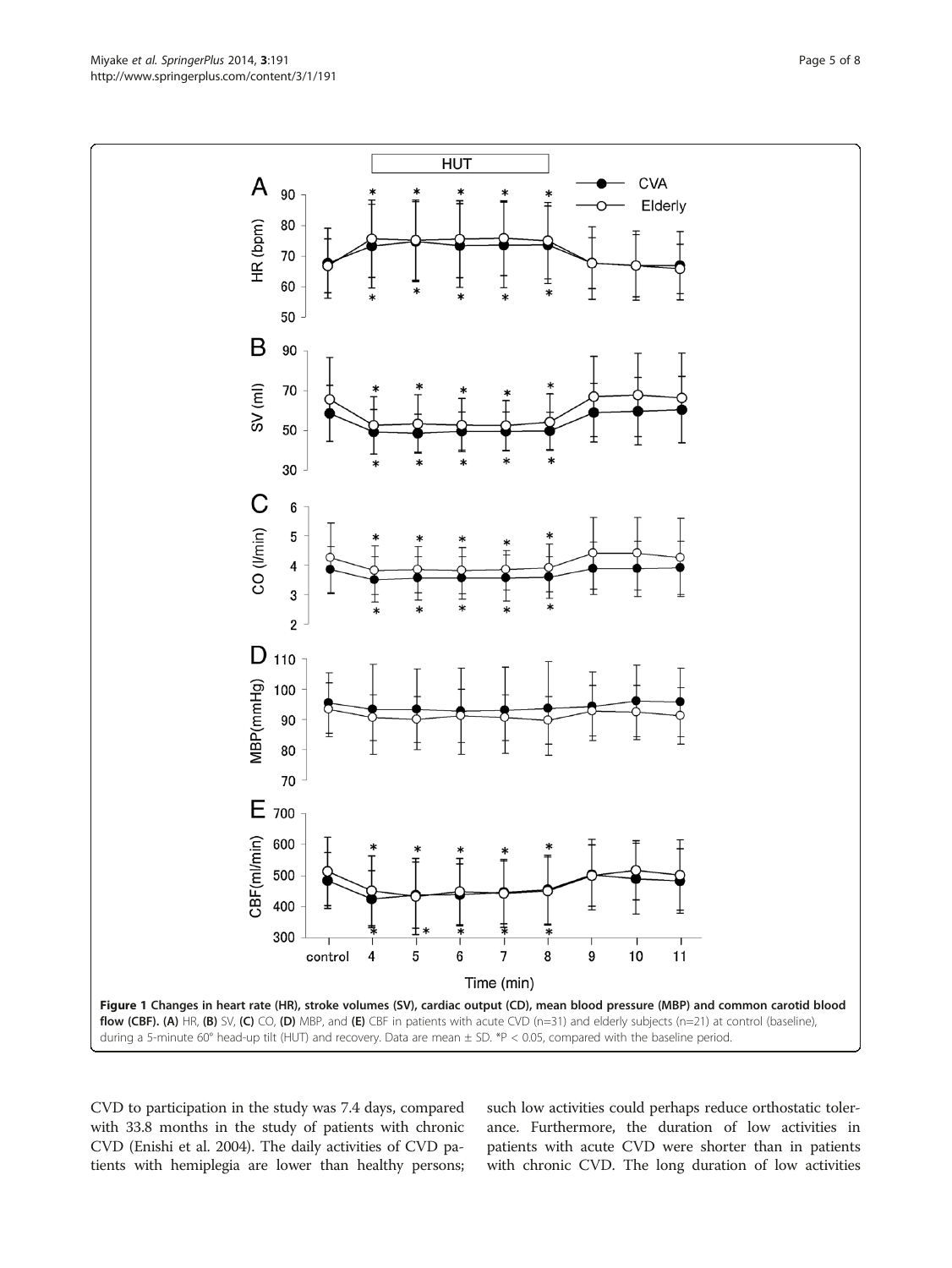<span id="page-5-0"></span>

deconditions the function of cardiovascular regulatory system (Greenleaf [1984](#page-7-0)). Therefore, the reason for the different BP response during HUT between patients with acute CVD versus those with chronic CVD could be the different duration of low physical activities. It is likely that acute CVD lesions in the supratentorial areas do not affect cardiovascular control system during HUT.

Changes in CBF are often considered representative of changes in cerebral blood flow, although the carotid artery supplies intra- and extra-cranial areas that may not be regulated in the same way (Yoshimoto et al. [1994\)](#page-7-0). We have reported previously that CBF in young healthy subjects remained constant during HUT despite a decrease in CO (Miyake et al. [2008\)](#page-7-0). In the present study, however, CBF and CO decreased during HUT in elderly healthy subjects. Therefore, the orthostatic tolerance to sustain cerebral blood flow might be attenuated in the elderly, and cerebral blood flow could decrease in elderly persons when they are in the upright posture. Reduced vascular compliance might be partially responsible for the decrease in CBF in upright posture in elderly subjects. On the other hand, in the present study, the magnitude of decrease in CBF during HUT in patients with acute CVD was not different from that recorded in the elderly healthy

subjects. The results indicate that the cerebral blood flow regulatory system in the upright posture is also not influenced by the CVD lesions of the supratentorial areas.

Adrenaline is released as a circulating endocrine from the adrenal medulla in significant quantities in response to stimulation. The adrenal medulla is innervated by cholinergic sympathetic nerves. In contrast, noradrenaline is a neurotransmitter that leaks from sympathetic nerve terminals into plasma (Rowell [1993](#page-7-0)). It has been reported that plasma adrenaline and noradrenaline levels increase during HUT in healthy young males (Rossler et al. [1999;](#page-7-0) Ramirez-Marrero et al. [2007;](#page-7-0) Miyake et al. [2008](#page-7-0)). In our study, plasma adrenaline and noradrenaline levels also increased significantly during HUT in both groups, suggesting activation of the central sympathetic nervous system.

To adapt to the standing position for a long time, systemic circulating fluid volume and blood volume should remain constant or increase. The most important hormones known to regulate systemic fluid volume released during orthostasis are renin, angiotensins, aldosterone, and ADH (Rowell [1993](#page-7-0)). In the present study, HUT was associated with increases in PRA in both groups, but no changes in plasma levels of ADH and aldosterone were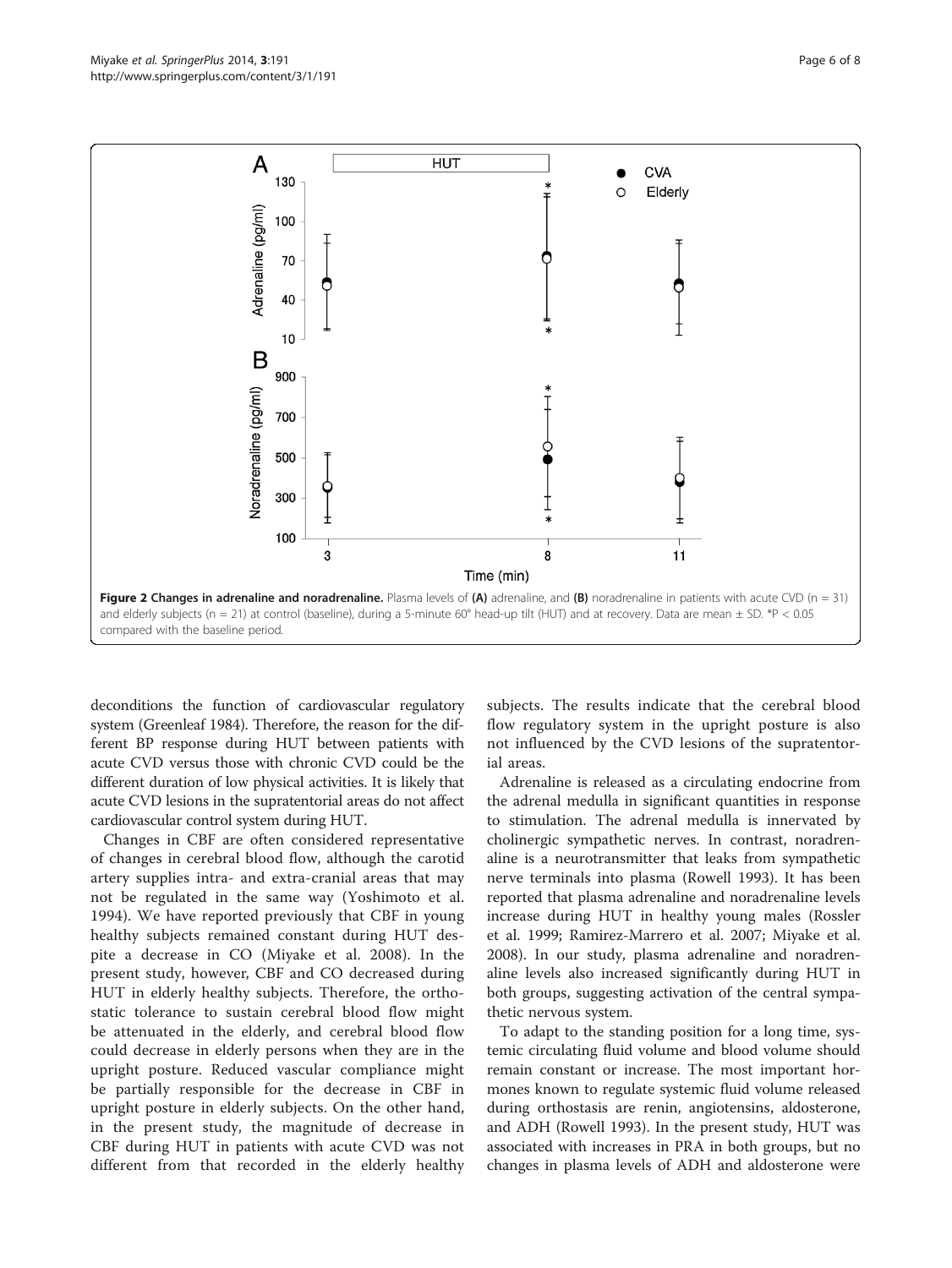noted in both patients with acute CVD and healthy elderly subjects. We believe that the orthostatic effort in the present study was short in duration and insufficient to activate these endocrines.

This is the first report of cardiovascular and CBF responses to postural changes in patients with acute CVD. Clinically, it is important to know the changes in BP and CBF during HUT in these patients, because excess falls in BP and CBF during upright posture in these patients have a negative influence on the cerebral circulation. In the present study, upright posture did not induce larger falls in BP and CBF in patients with acute CVD compared with the healthy elderly subjects. Therefore, we believe that the head-up posture is not associated with serious derangement of the mechanisms that control the regulation of BP and CBF in patients with acute CVD.

In conclusion, the present study demonstrated a stable MBP and fall in CBF during HUT in patients with acute CVD, and that the magnitude of decrease in CBF was similar in the patient and control groups. Although the supratentorial lesions in acute CVD patients enrolled in the present study did not cover damage of the entire supratentorial area, damage to the supratentorial area in stroke patients seems less likely to alter the MBP and CBF responses induced by upright posture.

#### Competing interests

The authors declare no potential conflicts of interest with respect to the research, authorship, and/or publication of this article.

#### Authors' contribution

TM, TN and FT contributed to planning the study and drafting of the manuscript. TM, TN, KK, HU, YY, SK and MU contributed to data collection and analyze data. TM and TN contributed to the analysis and interpretation of data. All authors read and approved the final manuscript.

<span id="page-6-0"></span>